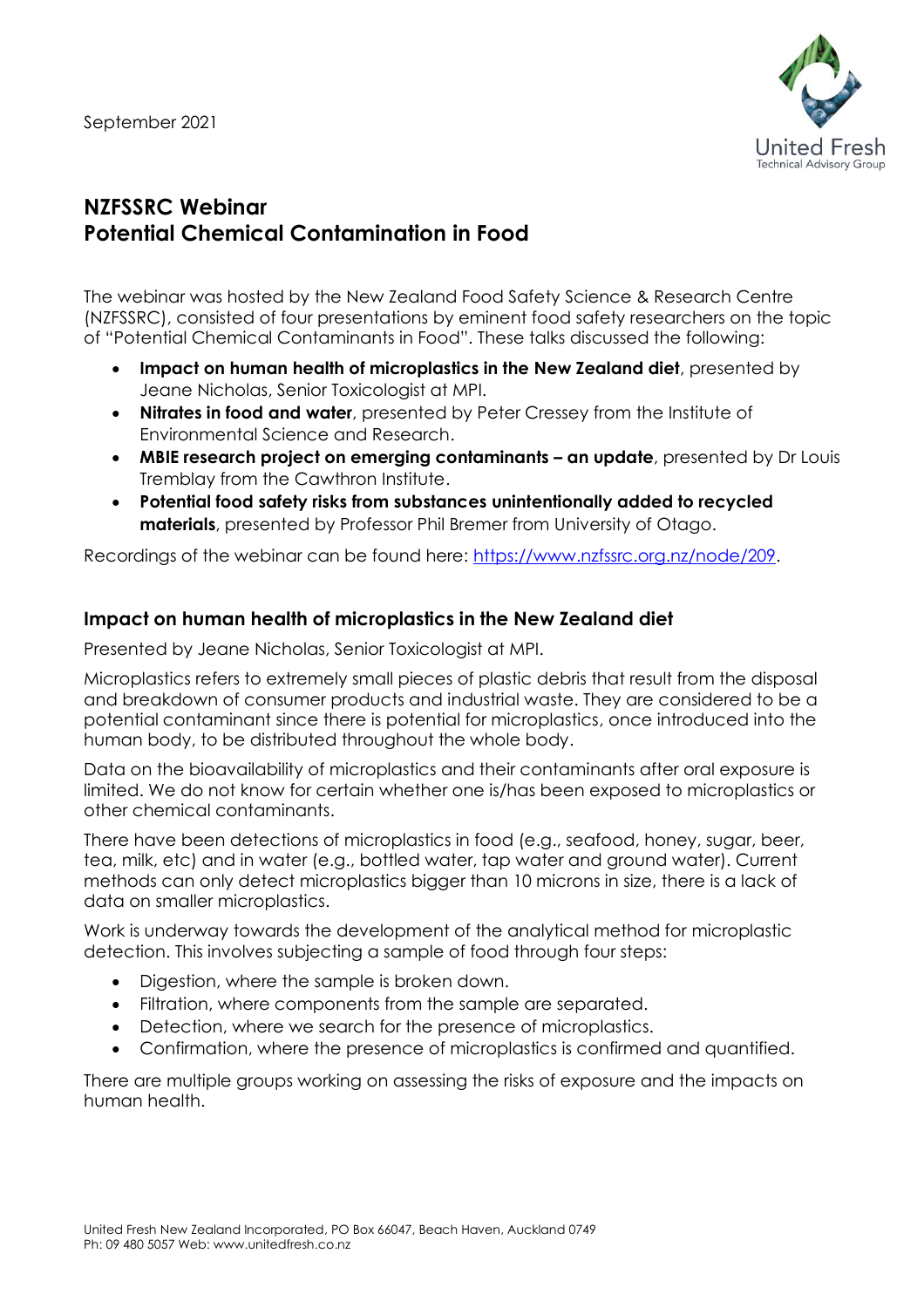## **Nitrates in Food and Water**

Nitrates are used in a wide range of biological processes in the human body, as well as in the various ecosystems. Human exposure to nitrates come from either the environment or the food we eat.

The carcinogenicity of nitrates in humans is not well understood or supported, due to the inadequate evidence available. Nitrosamines, a compound derived from nitrates, are the suggested causal link to cancer. These compounds only become problematic once they are metabolically activated.

The acceptable daily intake of nitrates is 3.7mg/kg and exposure to these chemicals may come from food and/or beverage consumption. The means by which we are exposed to nitrates differs between children and adults.

Exposure in adults occurs mainly in lettuce, potato, and water (coffee, tea, etc.). In children exposure occurs mainly from consumption of potato, lettuce and other foods. Children's exposure to nitrates from water comes from the consumption of fruit drinks and water consumption during the meal.

The definitions of exposure in epidemiological studies are often very crude and do not consider the form or the timing of the drinking-water consumption.

#### **MBIE research project on emerging contaminants – an update**

Emerging contaminants refer to any contaminants that enter the environment which are not monitored or regulated. Examples of these chemicals are:

- Cleaning products.
- Pharmaceuticals.
- Industrial chemicals.
- Agrichemicals.
- Plastics (all plastics contain chemical additives).

The main challenge of dealing with emerging chemicals is the sheer volume of chemicals being introduced into the environment.

To help detect such chemicals two types of analysis are undertaken.

- Targeted analysis which searches for priority emerging chemicals.
- Non-targeted analysis which uses mass spectrometry to look for emerging chemicals not in the priority list, metabolites or breakdown products derived from emerging chemicals.

Chemicals have enabled improvements in food production and in ensuring people are kept safe from contaminants. However, chemicals have the possibility or harming the environment.